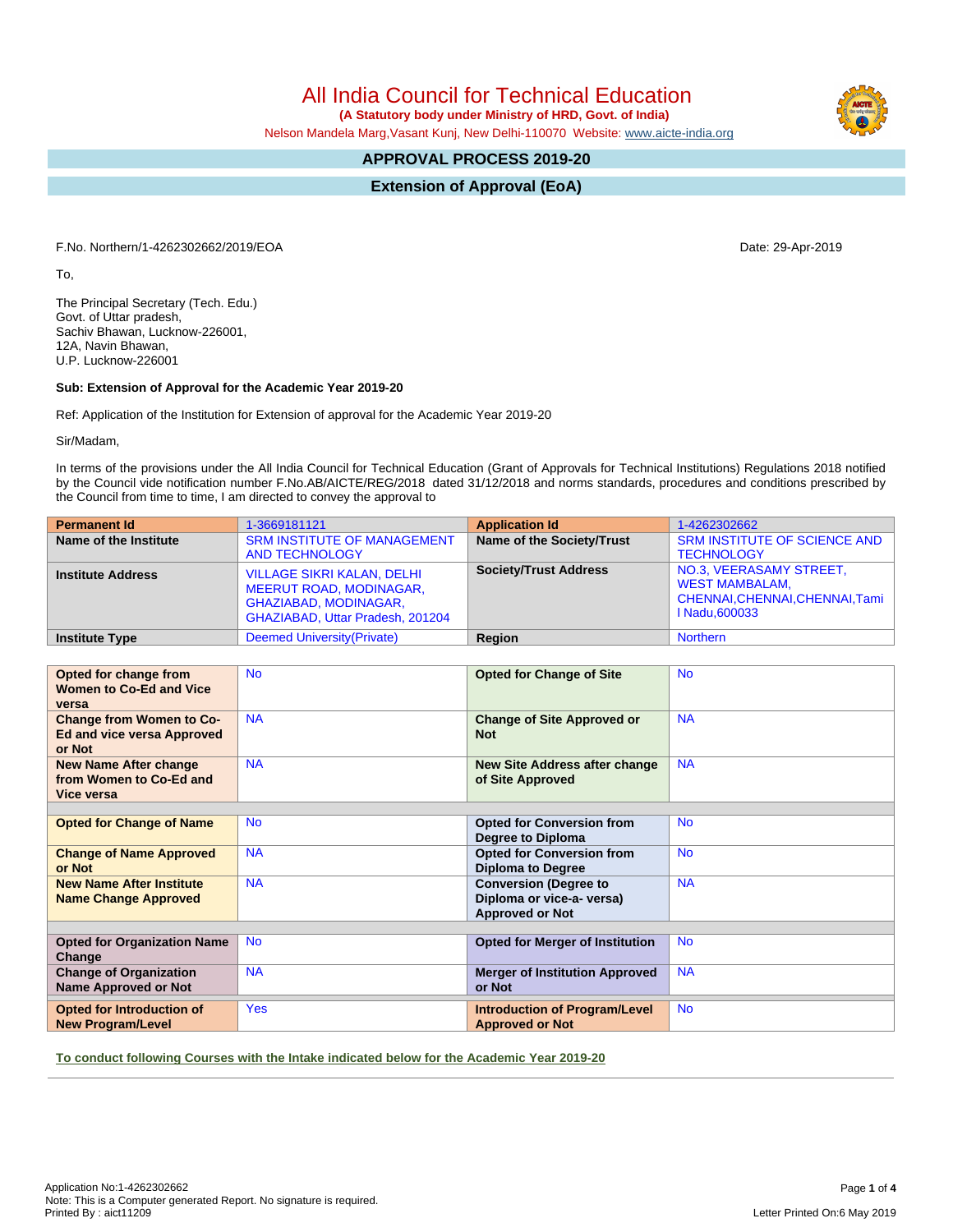| Program                                                                                                                      | Shift | Level                                      | Course                                                                       | FT/PT+    | <b>Affiliating Body</b><br>(Univ/Body)                              | Intake Approved for<br>2019-20 | <b>NRI Approval</b><br>Status | quota/ OCI/<br>Approval Status<br>PIO/FN/Gulf |
|------------------------------------------------------------------------------------------------------------------------------|-------|--------------------------------------------|------------------------------------------------------------------------------|-----------|---------------------------------------------------------------------|--------------------------------|-------------------------------|-----------------------------------------------|
| <b>ENGINEERING</b><br><b>AND</b><br><b>TECHNOLOGY</b>                                                                        | 1st   | <b>UNDER</b><br><b>GRADUA</b><br><b>TE</b> | <b>COMPUTER</b><br><b>SCEINCE &amp;</b><br><b>ENGINEERING</b>                | FT        | <b>SRM Institute of Science &amp;</b><br>600<br>Technology, Chennai |                                | <b>NA</b>                     | <b>NA</b>                                     |
| <b>ENGINEERING</b><br><b>AND</b><br><b>TECHNOLOGY</b>                                                                        | 1st   | <b>UNDER</b><br><b>GRADUA</b><br>ТE        | <b>MECHANICAL</b><br><b>ENGINEERING</b>                                      | <b>FT</b> | <b>SRM Institute of Science &amp;</b><br>Technology, Chennai        | 60                             | <b>NA</b>                     | <b>NA</b>                                     |
| <b>ENGINEERING</b><br><b>AND</b><br><b>TECHNOLOGY</b>                                                                        | 1st   | <b>UNDER</b><br><b>GRADUA</b><br>ТE        | <b>CIVIL</b><br><b>ENGINEERING</b>                                           | <b>FT</b> | <b>SRM Institute of Science &amp;</b><br>60<br>Technology, Chennai  |                                | <b>NA</b>                     | <b>NA</b>                                     |
| <b>ENGINEERING</b><br><b>AND</b><br><b>TECHNOLOGY</b>                                                                        | 1st   | <b>UNDER</b><br><b>GRADUA</b><br>ТE        | <b>ELECTRICAL</b><br><b>AND</b><br><b>ELECTRONICS</b><br><b>ENGINEERING</b>  | <b>FT</b> | <b>SRM Institute of Science &amp;</b><br>Technology, Chennai        | 60                             | <b>NA</b>                     | <b>NA</b>                                     |
| <b>ENGINEERING</b><br><b>AND</b><br><b>TECHNOLOGY</b>                                                                        | 1st   | <b>UNDER</b><br><b>GRADUA</b><br><b>TE</b> | <b>ELECTRONICS &amp;</b><br><b>COMMUNICATIO</b><br><b>N ENGINEERING</b>      | <b>FT</b> | <b>SRM Institute of Science &amp;</b><br>Technology, Chennai        | 120                            | <b>NA</b>                     | <b>NA</b>                                     |
| <b>ENGINEERING</b><br><b>AND</b><br><b>TECHNOLOGY</b>                                                                        | 1st   | <b>UNDER</b><br><b>GRADUA</b><br>ТE        | <b>AUTOMOBILE</b><br><b>ENGINEERING</b>                                      | <b>FT</b> | <b>SRM Institute of Science &amp;</b><br>Technology, Chennai        | 60                             | <b>NA</b>                     | <b>NA</b>                                     |
| <b>MANAGEMENT</b>                                                                                                            | 1st   | <b>POST</b><br><b>GRADUA</b><br><b>TE</b>  | <b>MASTERS IN</b><br><b>BUSINESS</b><br><b>ADMINISTRATIO</b><br>N            | <b>FT</b> | <b>SRM Institute of Science &amp;</b><br>Technology, Chennai        | 60                             | <b>NA</b>                     | <b>NA</b>                                     |
| <b>MCA</b>                                                                                                                   | 1st   | <b>POST</b><br><b>GRADUA</b><br>ТE         | <b>MASTERS IN</b><br><b>COMPUTER</b><br><b>APPLICATIONS</b>                  | FT        | <b>SRM Institute of Science &amp;</b><br>Technology, Chennai        | 60                             | <b>NA</b>                     | <b>NA</b>                                     |
| <b>ENGINEERING</b><br><b>AND</b><br><b>TECHNOLOGY</b>                                                                        | 1st   | <b>POST</b><br><b>GRADUA</b><br>ТE         | <b>COMPUTER</b><br><b>SCIENCE &amp;</b><br><b>ENGINEERING</b>                | FТ        | <b>SRM Institute of Science &amp;</b><br>Technology, Chennai        | 30                             | <b>NA</b>                     | <b>NA</b>                                     |
| <b>ENGINEERING</b><br><b>AND</b><br><b>TECHNOLOGY</b>                                                                        | 1st   | <b>POST</b><br><b>GRADUA</b><br><b>TE</b>  | <b>VLSI DESIGN</b>                                                           | <b>FT</b> | <b>SRM Institute of Science &amp;</b><br>Technology, Chennai        | 30                             | <b>NA</b>                     | <b>NA</b>                                     |
| <b>ENGINEERING</b><br><b>AND</b><br><b>TECHNOLOGY</b>                                                                        | 1st   | <b>UNDER</b><br><b>GRADUA</b><br>ТE        | <b>ARTIFICIAL</b><br><b>INTELLIGENCE</b><br><b>AND MACHINE</b><br>LEARNING## | FT.       | <b>SRM Institute of Science &amp;</b><br>Technology, Chennai        | 60                             | <b>NA</b>                     | <b>NA</b>                                     |
| <b>ENGINEERING</b><br><b>AND</b><br><b>TECHNOLOGY</b>                                                                        | 1st   | <b>UNDER</b><br><b>GRADUA</b><br>ТE        | <b>BIG DATA</b><br><b>ANALYTICS##</b>                                        | <b>FT</b> | <b>SRM Institute of Science &amp;</b><br>Technology, Chennai        |                                | <b>NA</b>                     | <b>NA</b>                                     |
| <b>ENGINEERING</b><br><b>AND</b><br><b>TECHNOLOGY</b>                                                                        | 1st   | <b>UNDER</b><br><b>GRADUA</b><br>TЕ        | <b>Cloud</b><br>Computing##                                                  | FT.       | <b>SRM Institute of Science &amp;</b><br>Technology, Chennai        | 60                             | <b>NA</b>                     | <b>NA</b>                                     |
| <b>ENGINEERING</b><br><b>AND</b><br><b>TECHNOLOGY</b>                                                                        | 1st   | <b>UNDER</b><br><b>GRADUA</b><br>TЕ        | <b>COMPUTER</b><br><b>SCIENCE &amp;</b><br><b>BUSINESS</b><br>SYSTEMS##      | <b>FT</b> | <b>SRM Institute of Science &amp;</b><br>Technology, Chennai        | 60                             | <b>NA</b>                     | <b>NA</b>                                     |
| Application No:1-4262302662<br>Note: This is a Computer generated Report. No signature is required.<br>Printed By: aict11209 |       |                                            |                                                                              |           |                                                                     |                                |                               | Page 2 of 4<br>Letter Printed On:6 May 2019   |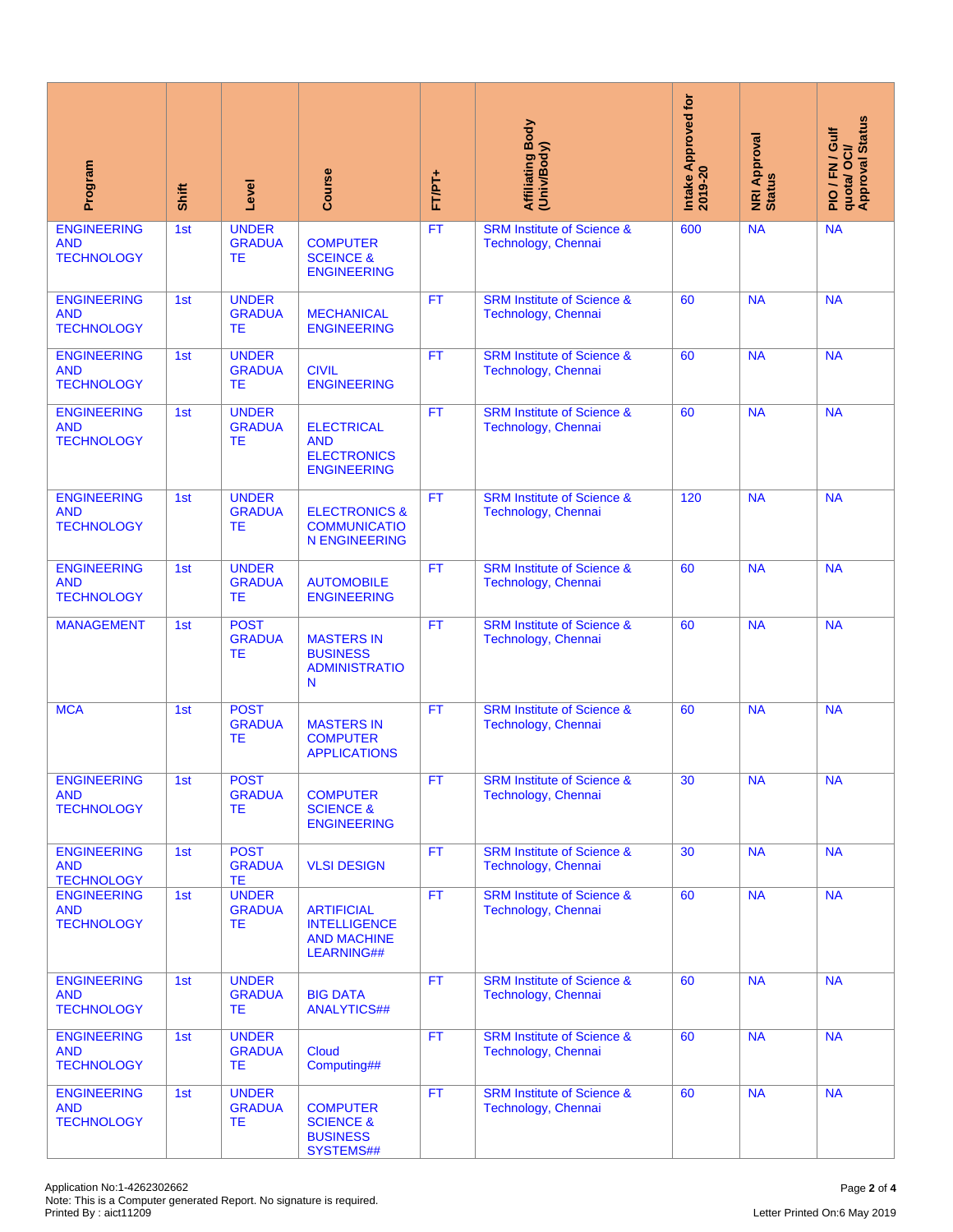| $-1$<br>--<br>Part<br><b>Time</b><br><b>IIMP</b><br>$-1$<br>. |  |  |  |  |  |  |  |  |
|---------------------------------------------------------------|--|--|--|--|--|--|--|--|

## Approved New Courses

# Punitive Action against the Institute

#### **Course(s) Applied for Closure by the Institute for the Academic Year 2019-20**

| <b>Program</b>                                        | <b>Shift</b> | Level                           | Course                                  | $FT/PT+$ | <b>Affiliating Body (Univ/Body)</b>                      | <b>Course Closure</b><br><b>Status</b> |
|-------------------------------------------------------|--------------|---------------------------------|-----------------------------------------|----------|----------------------------------------------------------|----------------------------------------|
| <b>ENGINEERING</b><br><b>AND</b><br><b>TECHNOLOGY</b> | 1st          | <b>UNDER</b><br><b>GRADUATE</b> | <b>INFORMATION</b><br><b>TECHNOLOGY</b> |          | <b>SRM Institute of Science</b><br>& Technology, Chennai | Pending <sup>\$</sup>                  |

+FT-Full Time,PT-Part Time

\$ Due to non-submission of NOC's from University / Board and / or State Government

In case of any differences in content in this Computer generated Extension of Approval Letter, the content/information as approved by the Executive Council / General Council as available on the record of AICTE shall be final and binding.

Strict compliance of Anti-Ragging Regulation: - Approval is subject to strict compliance of provisions made in AICTE Regulation notified vide F. No. 37- 3/Legal/AICTE/2009 dated July 1, 2009 for Prevention and Prohibition of Ragging in Technical Institutions. In case Institution fails to take adequate steps to Prevent Ragging or fails to act in accordance with AICTE Regulation or fails to punish perpetrators or incidents of Ragging, it will be liable to take any action as defined under clause 9(4) of the said Regulation.

#### **It is mandatory to comply all the essential requirements as given in APH 2019-20(appendix 6)**

NOTE: If the State Government / UT / DTE / DME has a reservation policy for admission in Technical Education Institutes and the same is applicable to Private & Self-financing Technical Institutions, then the State Government / UT/ DTE / DME shall ensure that 10 % of Reservation for EWS would be operational from the Academic year 2019-20 without affecting the percentage reservations of SC/ST/OBC/General . However, this would not be applicable in the case of Minority Institutions referred to the clause (1) of Article 30 of **Constitution of India.**

> **Prof. A.P Mittal Member Secretary, AICTE**

Copy to:

- **1. The Director Of Technical Education\*\*, Uttar Pradesh**
- **2. The Registrar\*\*,** Srm Institute Of Science & Technology, Chennai
- **3. The Principal / Director,**

Srm Institute Of Management And Technology Village Sikri Kalan, Delhi Meerut Road, Modinagar, Ghaziabad, Modinagar,Ghaziabad, Uttar Pradesh,201204

**4. The Secretary / Chairman,**

Srm Institute Of Science And Technology No.3, Veerasamy Street, West Mambalam, Chennai. Chennai,Chennai, Tamil Nadu,600033

## **5. The Regional Officer,**

All India Council for Technical Education Govt. Polytechnic Campus Adjoining Directorate of Technical Education Vikas Nagar, Kanpur-208 002, Uttar Pradesh

## **6. Guard File(AICTE)**